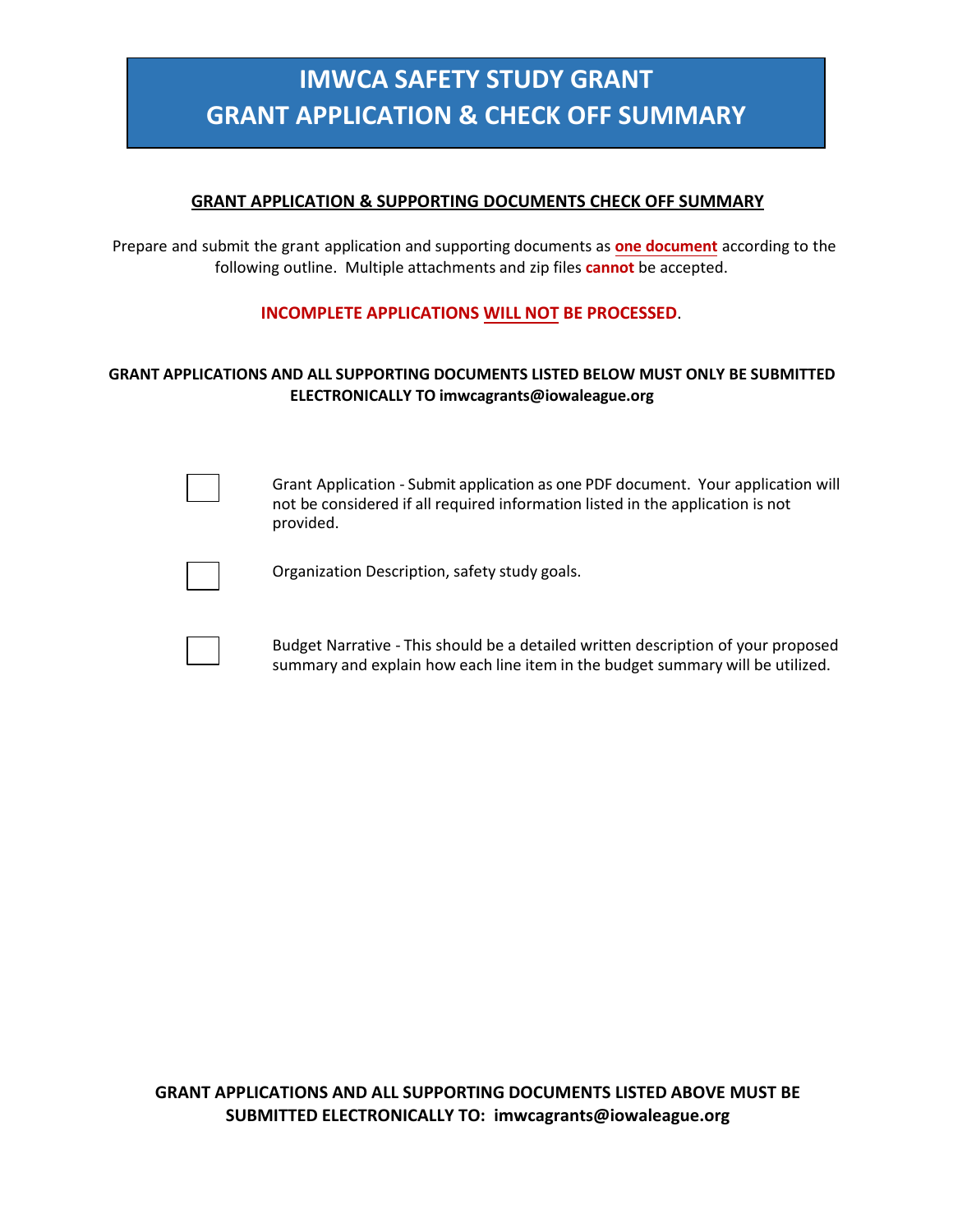#### SAFETY STUDY GRANT PROGRAM

### **COMPANY INFORMATION**

| 1.  | Applicant/Organization Legal Name:                                                                      |  |  |  |
|-----|---------------------------------------------------------------------------------------------------------|--|--|--|
|     |                                                                                                         |  |  |  |
| 2.  | Contact:                                                                                                |  |  |  |
|     |                                                                                                         |  |  |  |
| 3.  | <b>Applicant Complete Address:</b>                                                                      |  |  |  |
|     |                                                                                                         |  |  |  |
| 4.  | Phone Number:                                                                                           |  |  |  |
|     |                                                                                                         |  |  |  |
| 5.  | Email Address:                                                                                          |  |  |  |
|     |                                                                                                         |  |  |  |
| 6.  | Federal Employer Identification Number (FEIN): If consortium grant please include FEIN for all parties. |  |  |  |
|     |                                                                                                         |  |  |  |
| 7.  | How did you originally hear about this grant program?                                                   |  |  |  |
|     |                                                                                                         |  |  |  |
| 8   | Has your organization received a Safety Grant contract with IMWCA? If yes please specify.               |  |  |  |
|     |                                                                                                         |  |  |  |
|     |                                                                                                         |  |  |  |
| 9.  | Type of organization<br>County<br>28E<br>City                                                           |  |  |  |
| 10. | Is your organization an IMWCA member?                                                                   |  |  |  |
|     |                                                                                                         |  |  |  |
|     |                                                                                                         |  |  |  |
|     |                                                                                                         |  |  |  |
|     |                                                                                                         |  |  |  |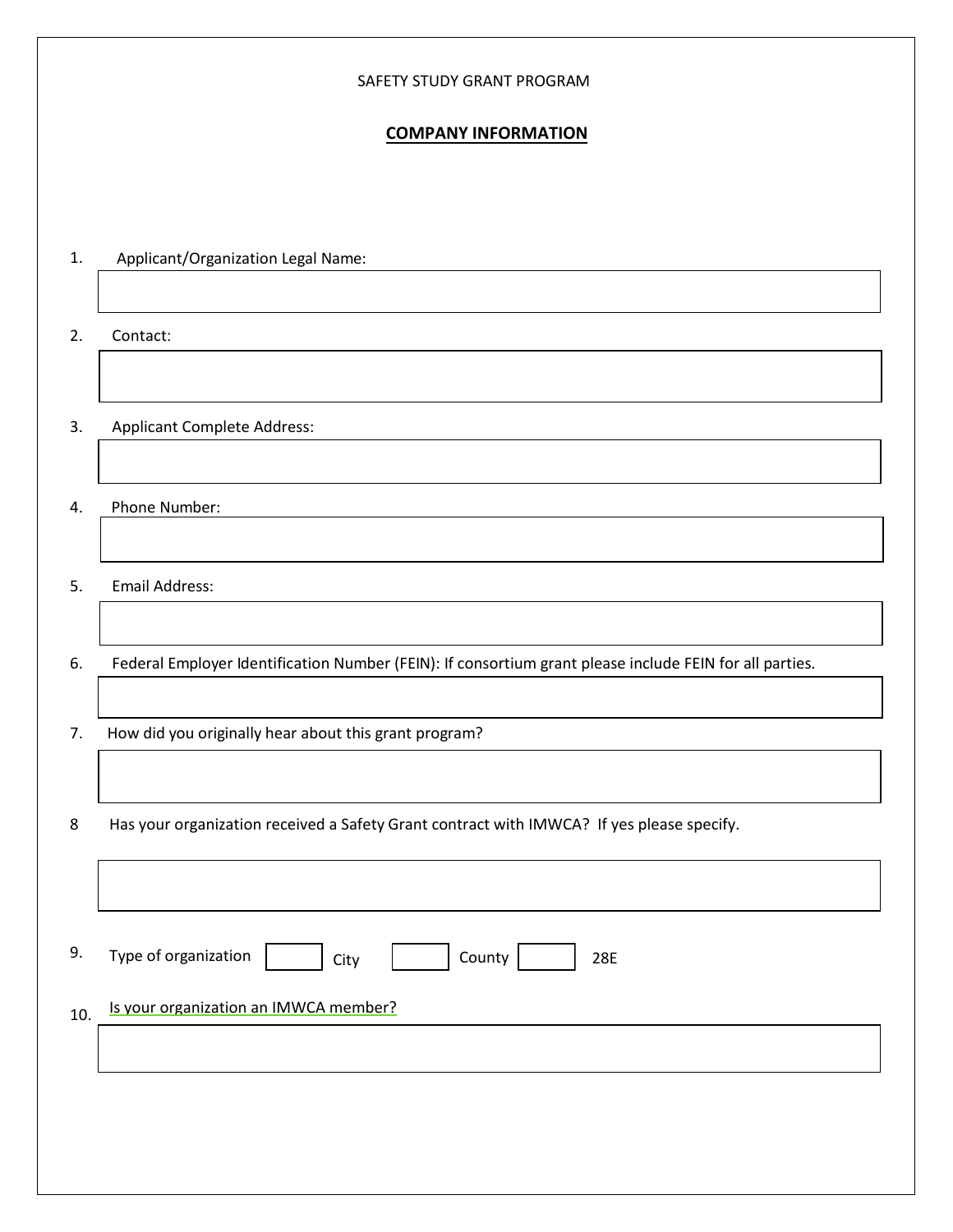| 11. | Employee<br>Demographics                                             | Total<br>Employees | <b>Total Employees</b><br>To Be Trained |  |
|-----|----------------------------------------------------------------------|--------------------|-----------------------------------------|--|
| 12  | Hazards to be addressed in application (please check all that apply) |                    |                                         |  |
|     | Injury Prevention                                                    | Ergonomics         | Other (explain)                         |  |
|     | Asbestos                                                             | Fire               |                                         |  |
|     | CPR/AED                                                              | Electrical         |                                         |  |
|     | Right to Know/<br><b>Hazard Communication</b>                        | Toxins             |                                         |  |
| 13. | Location Demographics: In which county(s) will training take place?  |                    |                                         |  |
| 14. | <b>Total Amount Requested</b>                                        |                    |                                         |  |
|     |                                                                      |                    |                                         |  |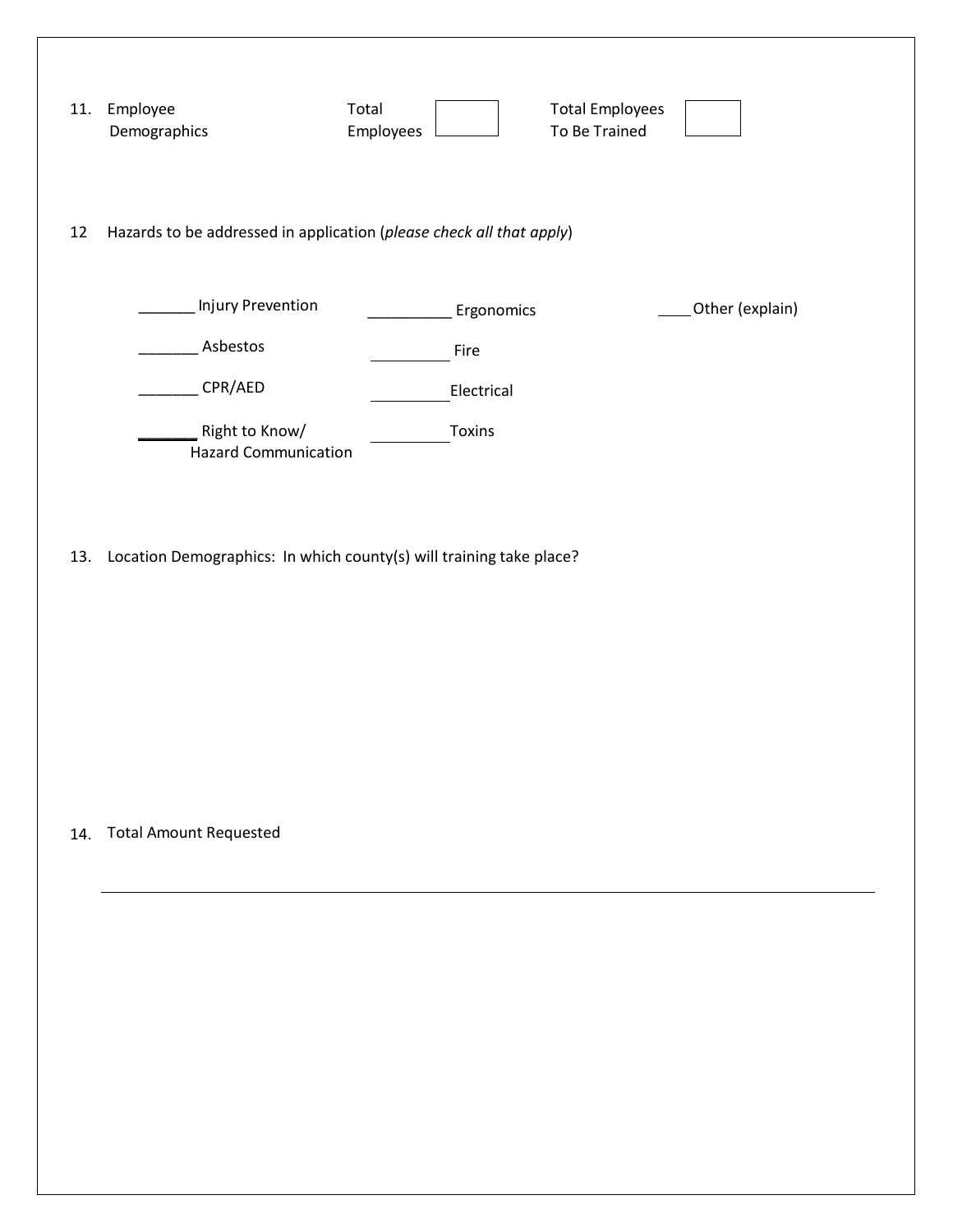# **TELL US ABOUT YOUR PROJECT**

Briefly describe the nature of the project including a description of the training and services provided. Be sure to state how you plan to implement your project and the long term goal.

# **WHAT ARE YOUR SAFETY STUDY GOALS**

Identify and describe the injury history of the targeted occupation(s) (if any), or preventative safety issues you intend to address in this proposal. Connect the safety study with the work the employee performs.